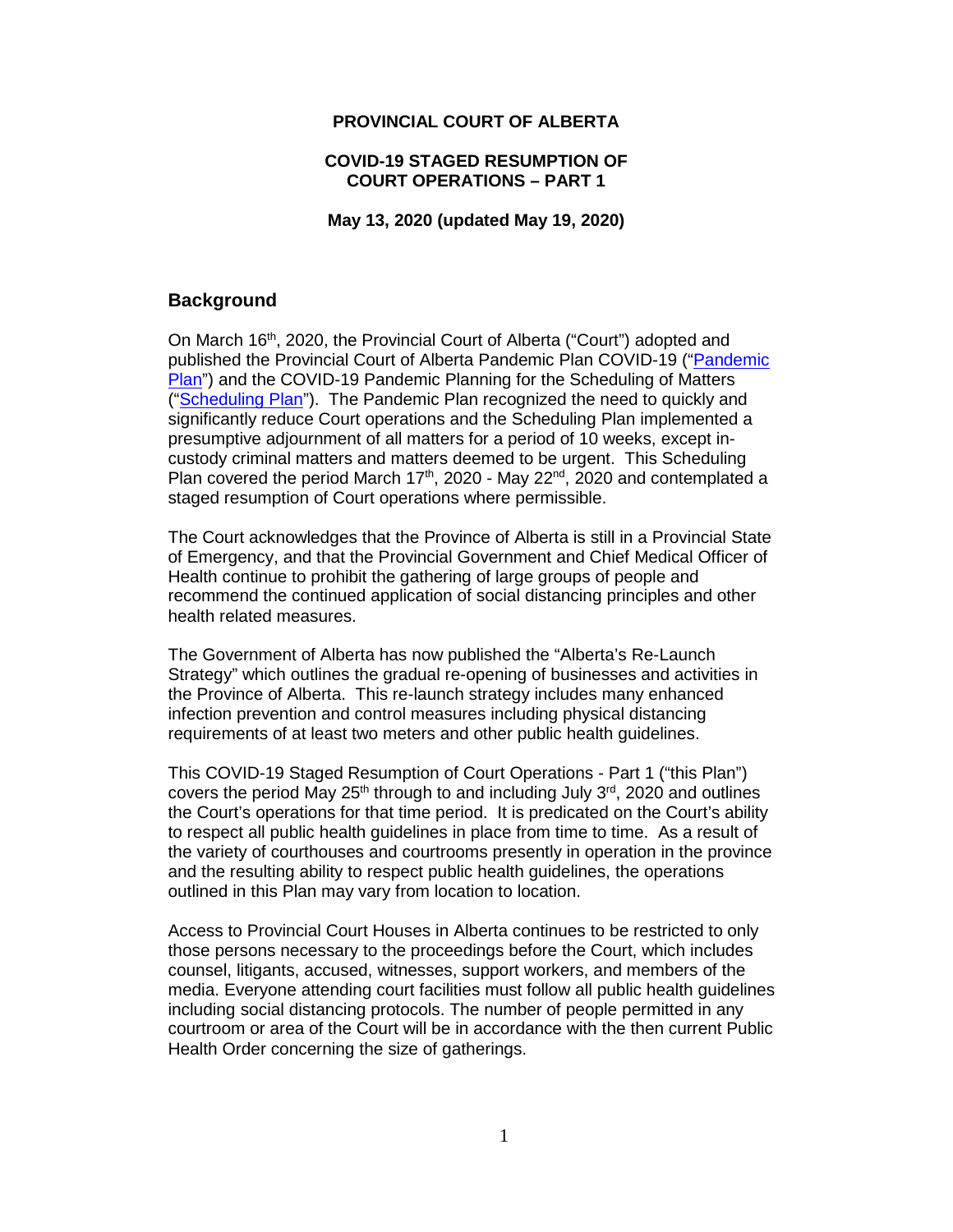# **1. Locations Operating**

The following base Court locations currently continue to operate (on reduced scale):

| <b>REGION</b>          | <b>BASE LOCATION</b>              |
|------------------------|-----------------------------------|
|                        |                                   |
| Calgary                | Calgary                           |
| <b>Calgary Region</b>  | Calgary; Drumheller               |
| <b>Central Region</b>  | Camrose; Red Deer; Wetaskiwin     |
| Edmonton               | Edmonton                          |
| <b>Edmonton Region</b> | Ft. McMurray; Ft. Saskatchewan;   |
|                        | Hinton, Leduc; Sherwood Park; St. |
|                        | Albert; St. Paul; Stony Plain;    |
|                        | Vermilion                         |
| Northern Region        | Grande Prairie; High Level; High  |
|                        | Prairie; Peace River              |
| Southern Region        | Lethbridge; Medicine Hat          |

All other Court locations ("circuit courts") remain closed until further notice. Matters in these circuit courts are being handled out of the associated base location. In special circumstances circuit courts may be opened to hear a trial, preliminary inquiry or hearing involving in-person attendance.

The scheduling of court times varies location to location. Please refer to the [Scheduling Notices](https://albertacourts.ca/pc/resources/covid/covid-19-locations-and-scheduling) or call or contact by email the [base location.](https://albertacourts.ca/pc/court-practice-and-schedules/Contact)

## **2. Civil**

**No in-person appearances** shall be permitted at any court location.

**Emergency applications** will continue to be heard according to the protocols presently in place.

**Pre-trial conferences, simplified trials and binding judicial dispute** matters presently scheduled between May  $25<sup>th</sup>$  through to July  $3<sup>rd</sup>$ , 2020 will proceed as scheduled by teleconference or videoconference only.

**Trials** presently scheduled after May 25<sup>th</sup> (other than simplified trials) will be case managed by a Judge. The parties will be contacted in advance of the trial date and a case management conference will be held by teleconference or videoconference where a Judge will canvas trial readiness, suitability for trial by teleconference or videoconference, and settlement. If the matter is not suitable for trial by teleconference or videoconference the matter will be adjourned.

**Applications** that can be heard by teleconference may be scheduled and the usual requirements regarding filing and service of notice of the application and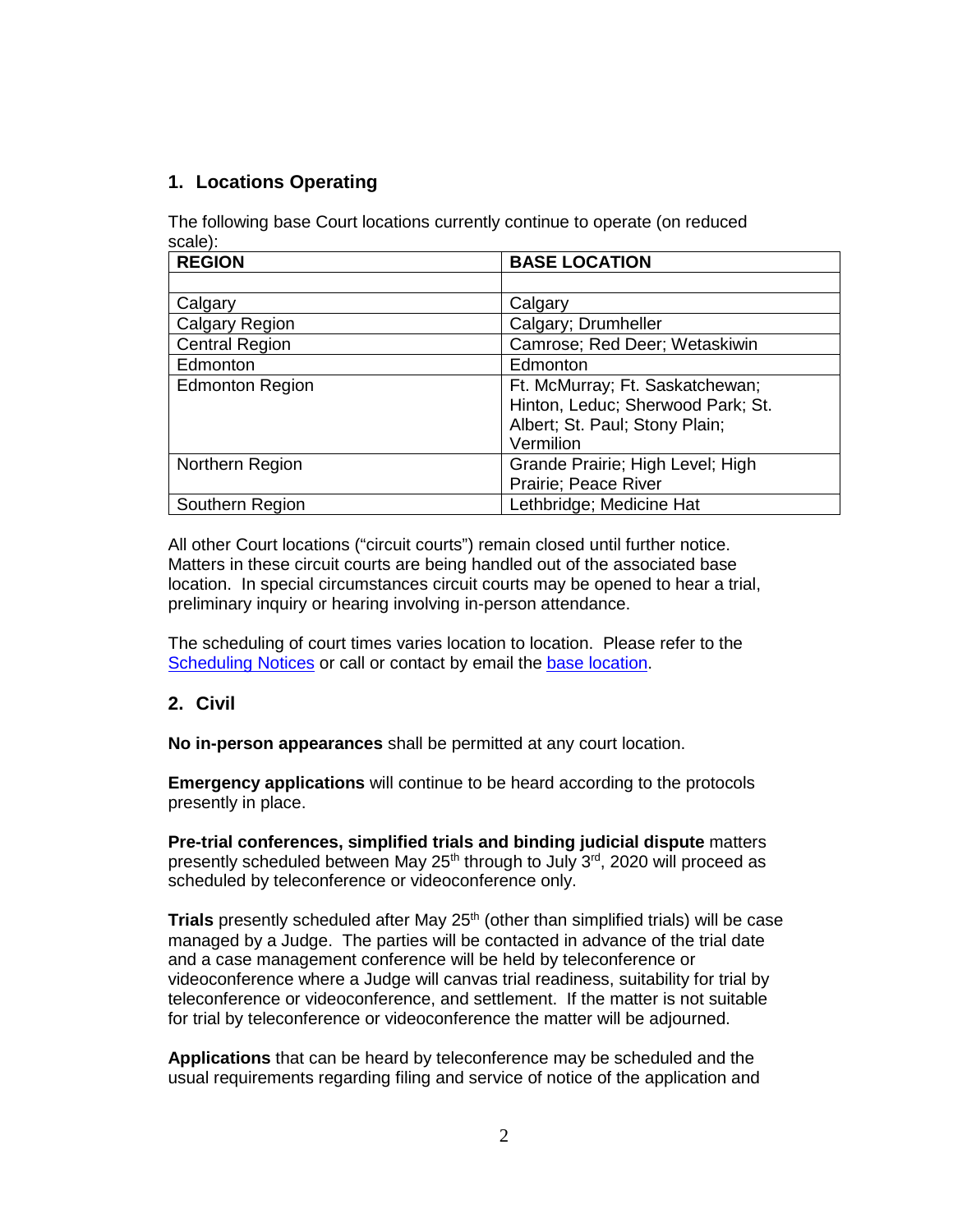supporting documents will apply. Desk applications will be received in the drop boxes in Edmonton and Calgary or as directed by the regional courts.

**Urgent matters** only will be accepted for filing at the counters, and non-urgent matters to be filed will be received in the drop boxes in Edmonton and Calgary or as directed by the regional courts.

#### **3. Criminal (Adult)**

**Docket Courts** will only be held remotely by teleconference or videoconference. If you are not in custody and have an adult criminal court appearance in the Court between May  $25<sup>th</sup>$  and July  $3<sup>rd</sup>$ , 2020 **you do not need to attend in court**. Your matter will be adjourned six weeks from the date of your scheduled court appearance or the next court date thereafter.

**In-custody matters** will continue to be heard as presently scheduled.

**Out-of-custody matters including guilty pleas** will be scheduled and heard in accordance with the [Guidelines](https://albertacourts.ca/docs/default-source/pc/remote-out-of-custody-applications-including-guilty-plea.pdf?sfvrsn=8c039d80_2) published on the Court website on April 23rd, 2020 and pursuant to the protocols developed in the various locations (see [Practice Notes\)](https://albertacourts.ca/pc/resources/covid/covid-19-criminal-and-youth-criminal-matters).

**Out-of-custody criminal trials and preliminary inquiries** scheduled to be heard will be adjourned. The Court will continue to hear urgent out of custody matters with leave of a Judge.

**For locations other than Calgary, Calgary Regional Courts and Edmonton,**  an application may also be made by counsel to the Court for the hearing of an out of custody criminal trial or preliminary inquiry. However, in all cases the hearing of an out of custody preliminary inquiry or trial will only be considered if the acceptable safety equipment and measures have been put in place within the particular Courthouse in which the matter is to be heard. Check notices under [Scheduling](https://albertacourts.ca/pc/resources/covid/covid-19-locations-and-scheduling) for further information.

**Case management:** The Court will conduct pre-trial/pre-preliminary conferences on all trials and preliminary inquiries currently set, or to be set for one half day or more and on any other matter upon request from a party or as directed by the Court. This applies to matters scheduled up to December 31<sup>st</sup>, 2020.

**Specialized courts**: The Court is making efforts to re-open all specialized courts either in-person or remotely as soon as practicable. Until such time as this occurs, all matters scheduled for a specialized court between May 25<sup>th</sup> and July  $3<sup>rd</sup>$ , 2020 will be presumptively adjourned six weeks from the scheduled court date or to the next court date thereafter.

**Judicial authorization applications**: The Court will continue to hear judicial authorization applications either through the Hearing Office, by attending in Provincial Court Judges' Chambers at a base location or in Edmonton through the [Edmonton Digital Judicial Authorization Rule and Protocol.](https://albertacourts.ca/docs/default-source/pc/edmonton-digital-judicial-authorization-rule-and-protocol.pdf?sfvrsn=89ff9d80_2)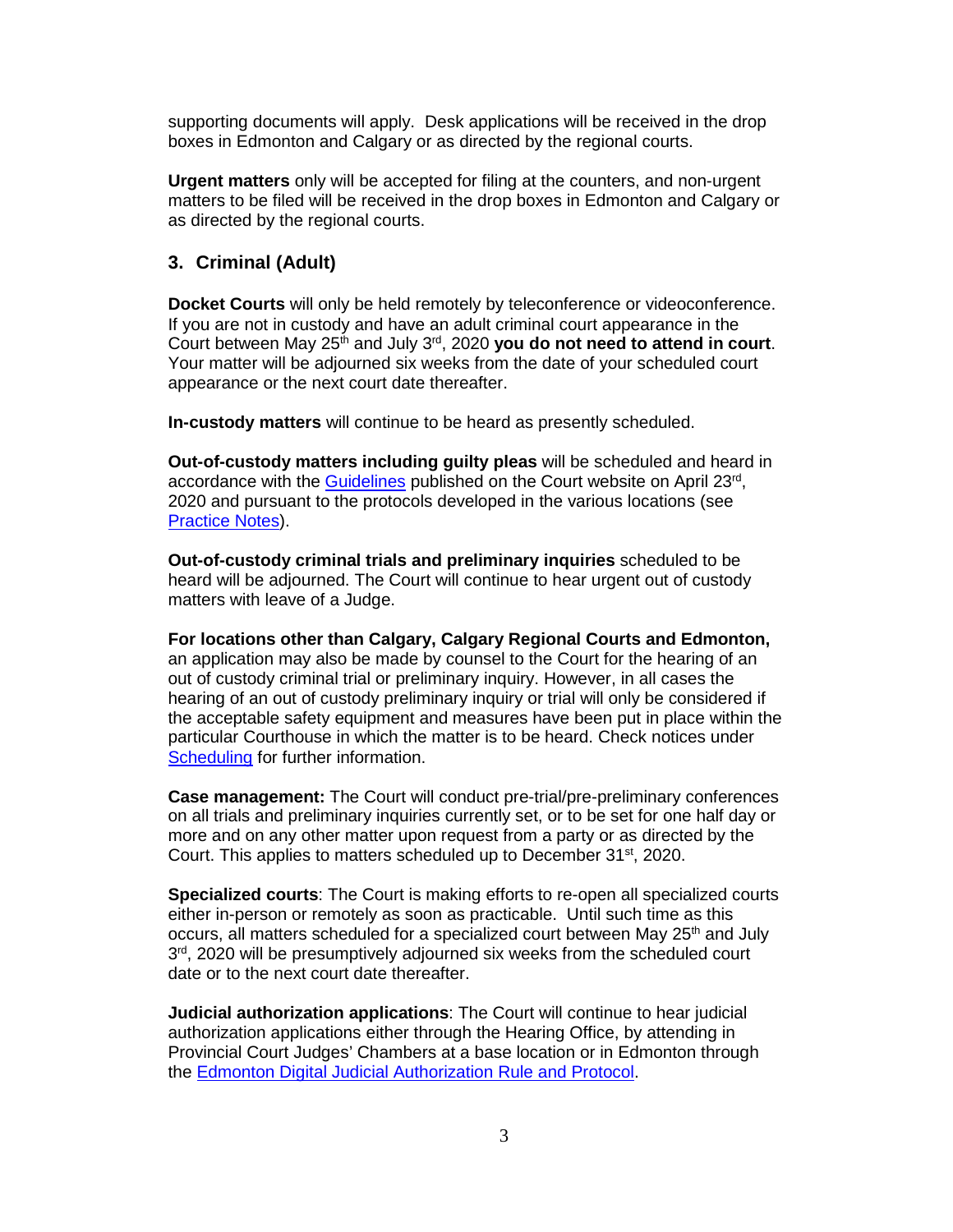#### **4. Family and Child Protection**

#### **All Regions (including Calgary and Edmonton)**

**Urgent Family and Child Protection matters** will continue to be heard in accordance with the protocols presently in place.

**Remote Family and Child Protection Applications** will continue to be heard in accordance with the [Guidelines](https://albertacourts.ca/docs/default-source/pc/remote-applications-guidelines-family-and-child-protection.pdf?sfvrsn=53159d80_2) published on the Court's website on April 22<sup>nd</sup>, 2020 and pursuant to the protocols developed in the various locations (see [Practice Notes\)](https://albertacourts.ca/pc/resources/covid/covid-19-family-and-child-protection)

**New family matters** will not be received, without leave of the court, until June  $1<sup>st</sup>$ , 2020. On June  $1<sup>st</sup>$ , 2020 the court will be open to receive new family filings together with appropriate fees and these new matters will be scheduled to be heard after July 3rd, 2020.

#### **Regions other than Calgary and Edmonton**

**Family and Child Protection Docket courts** will be held remotely by teleconference or videoconference in accordance with local protocols.

**Family and Child Protection Hearings and Trials**: All Family and Child Protection matters scheduled for a hearing up to July  $3<sup>rd</sup>$ , 2020 will be reviewed by the Court on a case-by-case basis and may proceed if the court directs. Local protocols will determine how this will occur. Any adjourned trials or hearings may be subject to an additional case conference or Pre-trial Conferences as directed by the local Assistant Chief Judge. Check notices under [Scheduling](https://albertacourts.ca/pc/resources/covid/covid-19-locations-and-scheduling) for further information.

**Judicial Dispute Resolutions and Pre-trial Conferences**: Until further notice all Judicial Dispute Resolutions and Pre-trial Conferences will proceed remotely.

#### **Calgary (only)**

**Family and Child Protection Docket courts** will be held remotely by teleconference or videoconference in accordance the local protocols. For family applications previously scheduled in Calgary the dockets will be divided into two courtrooms.

**Family and Child Protection Hearings and Trials**: All Family and Child Protection matters scheduled for a hearing up to July  $3<sup>rd</sup>$ , 2020 will be reviewed by the Court on a case-by-case basis and may proceed if the court directs. Local protocols will be developed to set out how this will occur. Any adjourned hearings may be subject to an additional case conference or Pre-trial Conference as directed by the local Assistant Chief Judge.

**Judicial Dispute Resolutions and Pre-trial conferences**: Until further notice all Judicial Dispute Resolutions and Pre-trial Conferences will proceed remotely by teleconference or videoconference in accordance with local protocols.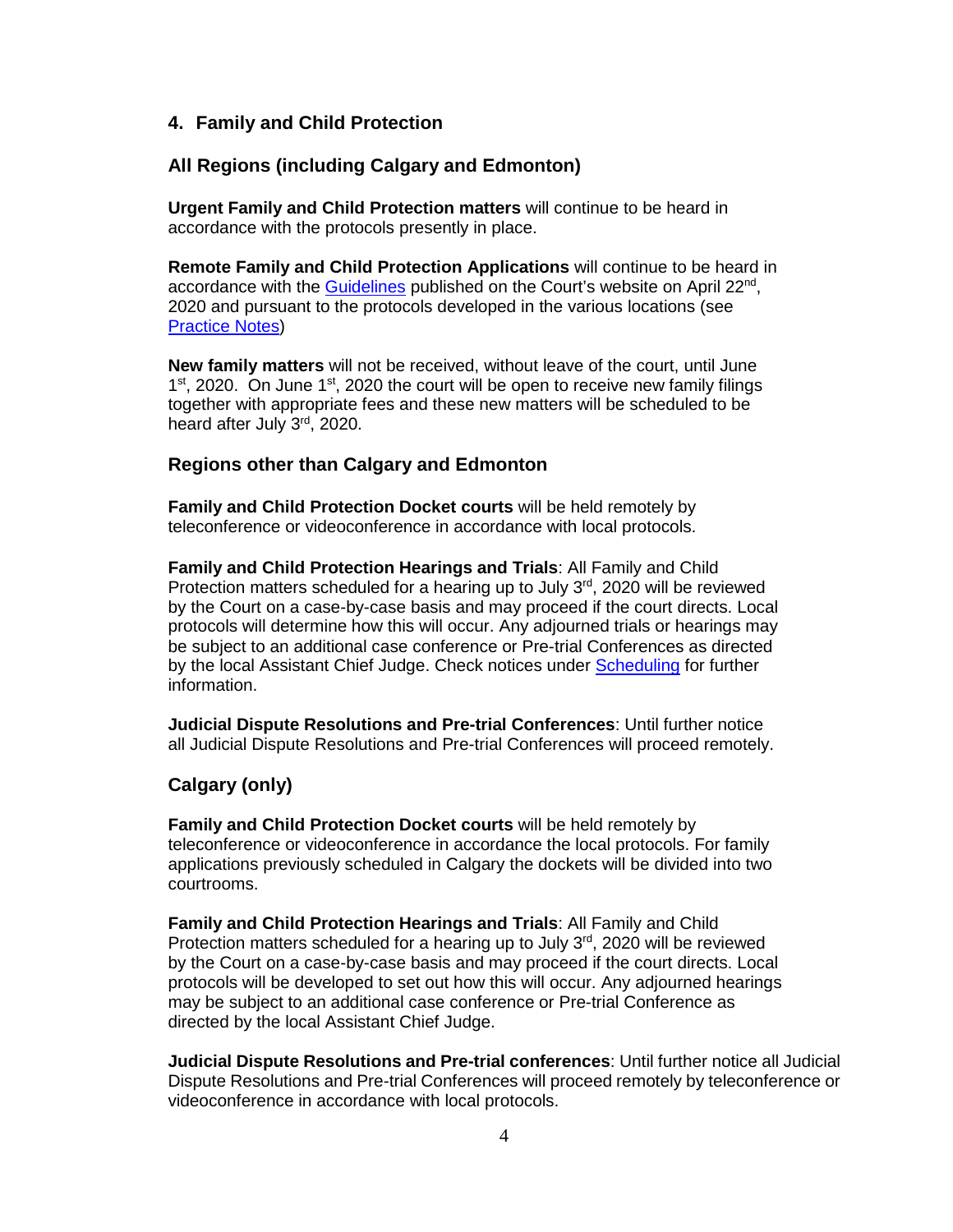# **Edmonton (only)**

**Child Protection docket courts** will be held remotely by teleconference or videoconference whenever possible, and personal attendance in court will be accommodated where necessary, including the assistance of a court coordinator and duty counsel.

**Child Protection hearings** scheduled between May 25<sup>th</sup> and July 3<sup>rd</sup>, 2020 will be reviewed by the Court on a case-by-case basis and may proceed if the court directs.

**Family Law dockets** in the afternoon will be held remotely by teleconference or videoconference whenever possible, on those matters previously adjourned in March and April to the date indicated at that time. Personal attendance in court will be accommodated where necessary. Dockets will be split into two courtrooms to accommodate social distancing.

**Family Law trials** that are presently scheduled between May 25<sup>th</sup> and July 3<sup>rd</sup>, 2020 will proceed for parties and their lawyers plus witnesses only. Parties may be contacted by the clerk's office within the two weeks prior to their trial date as a reminder.

**Judicial Dispute Resolution** matters scheduled between May 25<sup>th</sup> and July 3<sup>rd</sup>, 2020 will proceed for the parties and their lawyers only.

**Pre-trial conferences** scheduled between May 25<sup>th</sup> and July 3<sup>rd</sup>, 2020 will proceed remotely by teleconference whenever possible, and personal attendance in court will be accommodated where necessary.

## **5. Self-Represented Litigants in Family Law Matters**

**Self-represented individuals** who wish to commence a matter in the Provincial Court or wish to have an ongoing matter brought into Court, must contact a Family Court Counsellor. Family Court Counsellors can be contacted at the following phone numbers:

| Edmonton: 780-427-8343       | Calgary: 403-297-6981      |
|------------------------------|----------------------------|
| Grande Prairie: 780-833-4200 | High Prairie: 780-523-6183 |
| Hinton: 780-865-8384         | Lethbridge: 403-388-3102   |
| Medicine Hat: 403-529-8716   | Red Deer: 403-340-7187     |
| Stony Plain: 780-968-5812    | St. Paul: 780-614-6300     |
| Wetaskiwin: 780-361-1374     | Ft. McMurray: 780-743-7345 |

The **Caseflow and Intake Regulation** (Family Court Counsellors) remains mandatory in Calgary, Edmonton, Red Deer and Grand Prairie.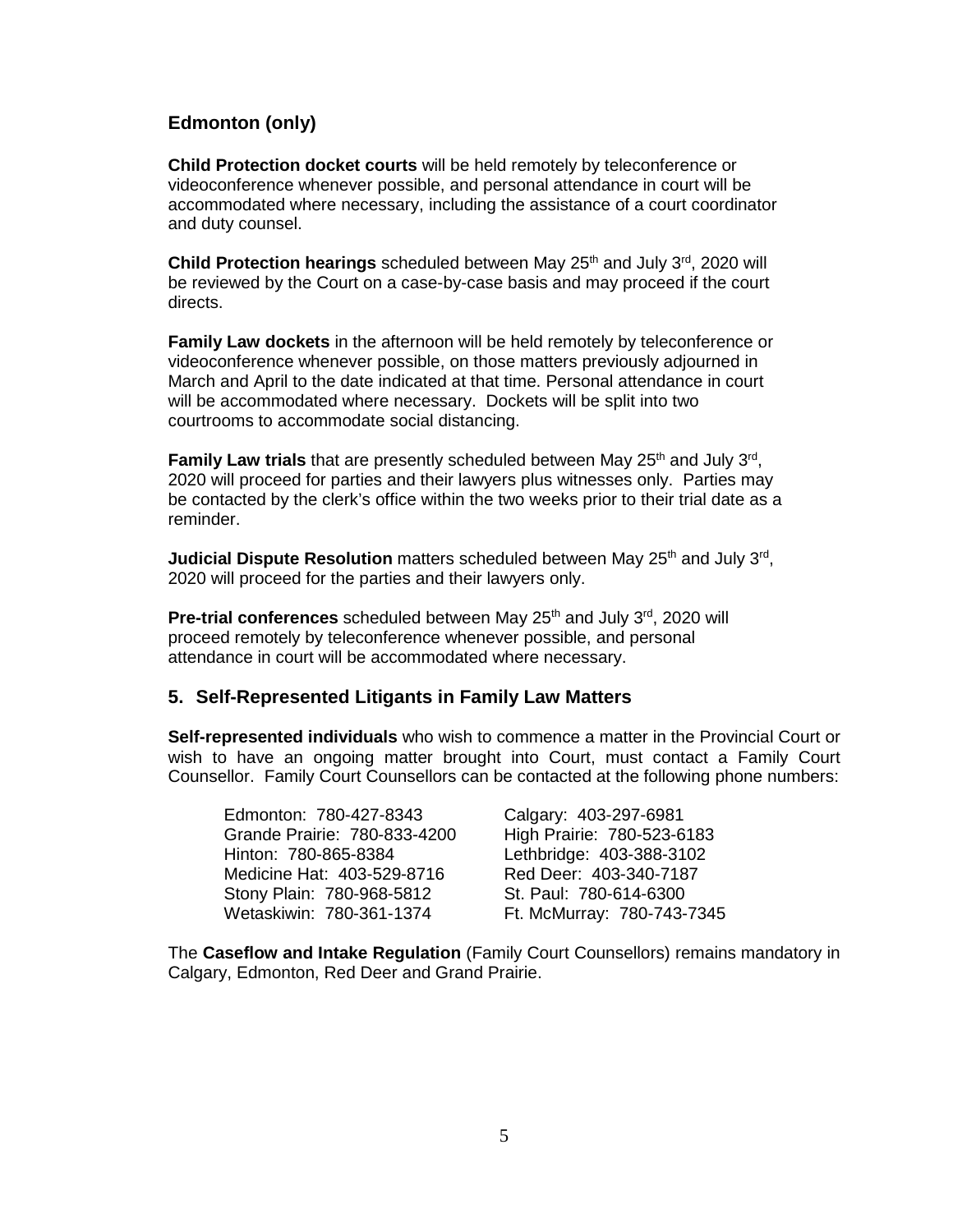**Family Mediation** is available by phone or video technology at no-cost to eligible participants - see [Family Mediation.](https://www.alberta.ca/family-mediation.aspx) Family Mediators can be contacted at the following numbers:

Calgary: 403-297-6981 Edmonton: 780-427-8329 Elsewhere in Alberta: 403-355-2414

# **6. Emergency Protection Orders (EPOs)**

**Regular court hours**: In person EPO applications will continue to heard at court locations during regular court hours.

**After regular court hours**: EPO applications may be made by telecommunication in accordance with the procedure contained in the [Emergency Protection Orders Telephone](https://albertacourts.ca/docs/default-source/pc/telephone-applications-for-emergency-protenction-orders-(covid-19).pdf?sfvrsn=2b49d80_4)  [Applications \(COVID-19\) protocol.](https://albertacourts.ca/docs/default-source/pc/telephone-applications-for-emergency-protenction-orders-(covid-19).pdf?sfvrsn=2b49d80_4)

# **7. Youth**

**Docket courts** will be held remotely by teleconference or videoconference.

**In custody matters**: The Court will continue to deal with in-custody Youth matters, either remotely or in person as may be directed.

**Out-of-custody Youth trials in Calgary and Edmonton** will be presumptively adjourned to a docket court six weeks from the date of the scheduled court appearance or the next court date thereafter. Should either party wish to have a trial proceed they are to contact the local Assistant Chief Judge or designate at least two weeks in advance of the first day of the trial to have this issue determined.

**Out-of-custody Youth trials in all other areas** will be considered on a case-bycase basis and may proceed if so directed by the Court. Check notices under [Scheduling](https://albertacourts.ca/pc/resources/covid/covid-19-locations-and-scheduling) for further information.

**Out-of-custody Youth summary dispositions in Calgary:** previously scheduled dispositions will occur regardless of whether or not the young person is in custody. Additional dispositions that do not require additional reports and will take less than 30 minutes can be arranged.

**Out-of-custody Youth summary dispositions in Edmonton** can be brought forward and scheduled in Courtroom 443 for May  $29<sup>th</sup>$  and June  $8<sup>th</sup>$ ,  $9<sup>th</sup>$  and  $24<sup>th</sup>$ . One hour per matter or consecutive hours can be booked. The times will be 9:30, 10:30, 11:30, 1:30, 2:30, and 3:30. Crown may apply to appear by teleconference or videoconference. The Young person is expected to attend in person.